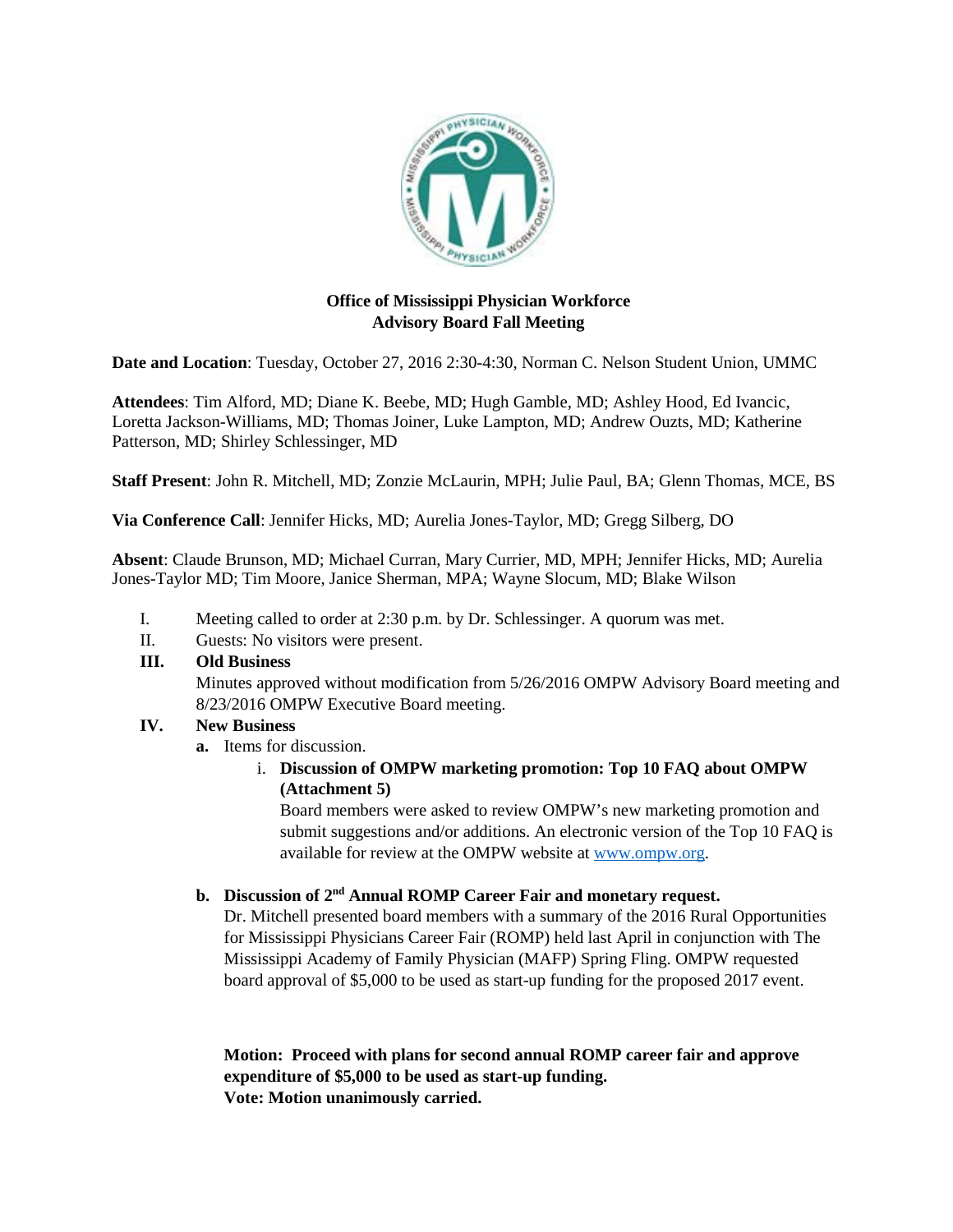- **c.** OMPW potential legislatives items for discussion:
	- i. **Opening of OMPW Code with suggested changes**. The board discussed proposed word changes in OMPW code, § 41-123-7.

#### ii. **Medicaid GME funding**.

OMPW has established that Medicaid GME funding is available in Mississippi as a discharge add-on. Dr. Mitchell met with Dr. David Dzielak, Executive Director of the Mississippi Division of Medicaid, to explore ways to leverage Mississippi's federal match to advance GME in the state.

iii. **Supplemental funding for rural primary care and possibly psychiatry.** Dr. Mitchell met with Rep. Sam Mims to discuss supplemental funding for rural primary care, psychiatry and other underrepresented medical specialties.

## iv. **Loan forgiveness for rural practice.**

Dr. Mitchell suggested investigating other options for physician debt loan forgiveness in addition to the existing scholarships offered by the Mississippi Rural Physicians Scholarship Program (MRPSP). Any new debt forgiveness programs would not compete with existing competitive MRPSP scholarships. He suggested that OMPW and MRPSP work together to award retroactive funds when they are available. The program would assist in paying post-graduate medical education student loan debt for physicians who agree to enter the medical education field in exchange for service obligation.

#### **d. Hope Enterprise Corporation, Hope Credit Union**

Board members were presented with information regarding Hope Enterprise Corporations New Markets Tax Credit Program (NMTC). The program is designed to incentivize community development and economic growth through the use of tax credits that attract private investment to distressed communities.

## **V. Old Business – Project Updates**

- **a. Contract update on New Program Development Agreement.** The New Program Development Agreement is nearing finalization.
- **b. Faculty development progress-** OMPW continues to work with UMMC's Office of Academic Affairs Continuing to develop a certificated faculty development program. OMPW contracted with Dr. Sheila Chauvin, Professor Medicine and Public Health at LSU School of Medicine, to survey faculty and preceptor interest. Dr. Chauvin is working on a proposal and plans to begin a pilot project in early 2017. The project will utilize a volunteer from rural residency programs and possible additional members from UMMC and WCUCOM.
- **c. Mississippi State Board of Medical Licensure**